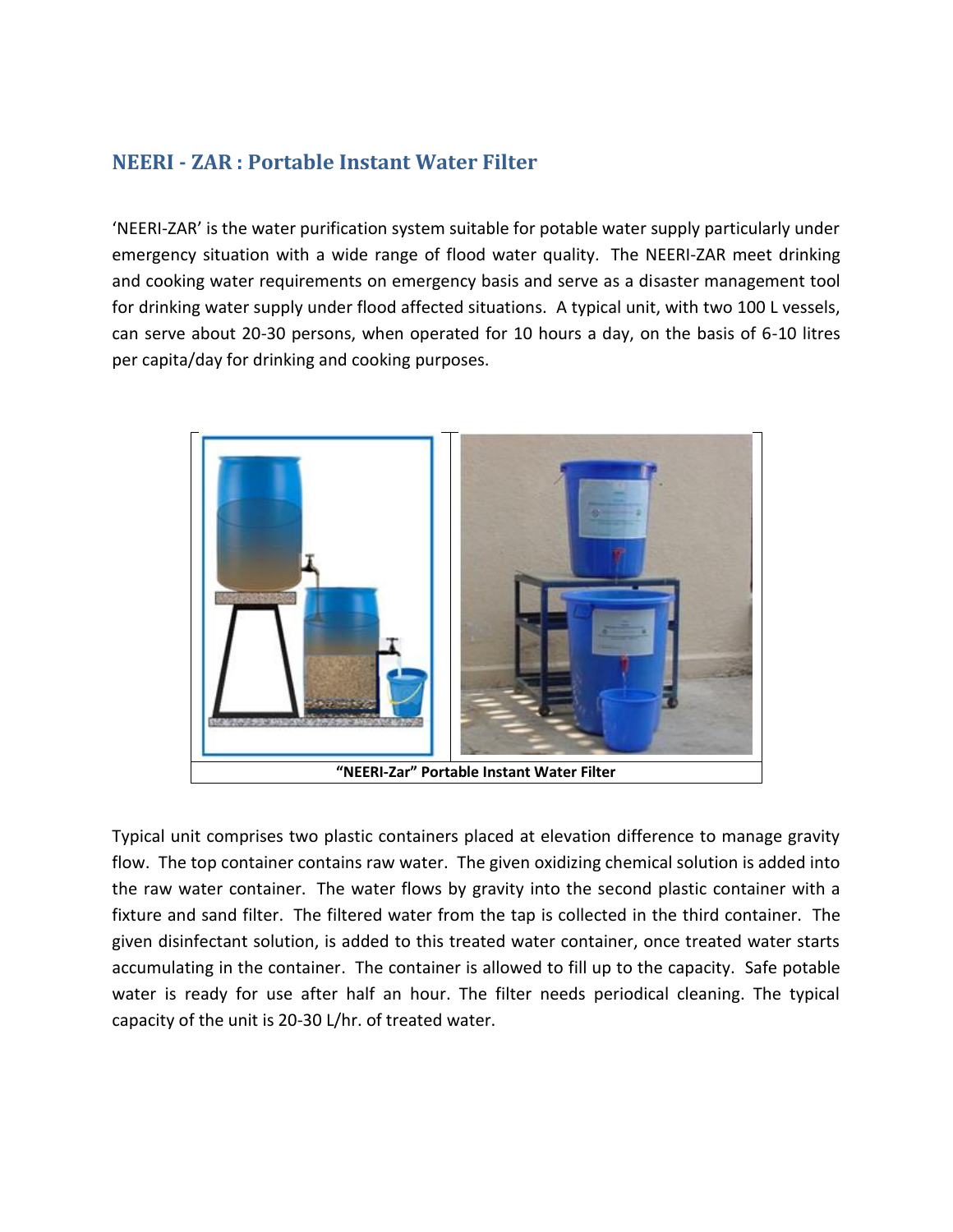### **IPR Status**

Patent Filed : Application No. 196/DEL/2007 dated 31/01/2007

#### **Innovator**

 Devotta Sukumar KelkarPrakashSadasiv NanotiMadanVittal AndeySubhashParashram

## **Salient Features**

- NEERI-ZAR brings down the turbidity of filtered water to less than 3 NTU from raw water in the range 100-300 NTU.
- Simple to fabricate
- Easy to operate
- Minimum maintenance
- Light weight
- Ease in transportation and installation
- Most Reliable for emergency water supply
- Gravity operated
- No power requirement
- Typical Capacity 20 L/h.
- Produces potable water within few hours
- Unit can be assembled using locally available material
- Treatment without electric power supply
- Operating cost Rs. 3 per 100 litre
- Removes turbidity, organic matter and bacterial contamination
- No change in dissolved salts in the water
- Can be used as a domestic iron removal unit

## **Awards / Recognition**